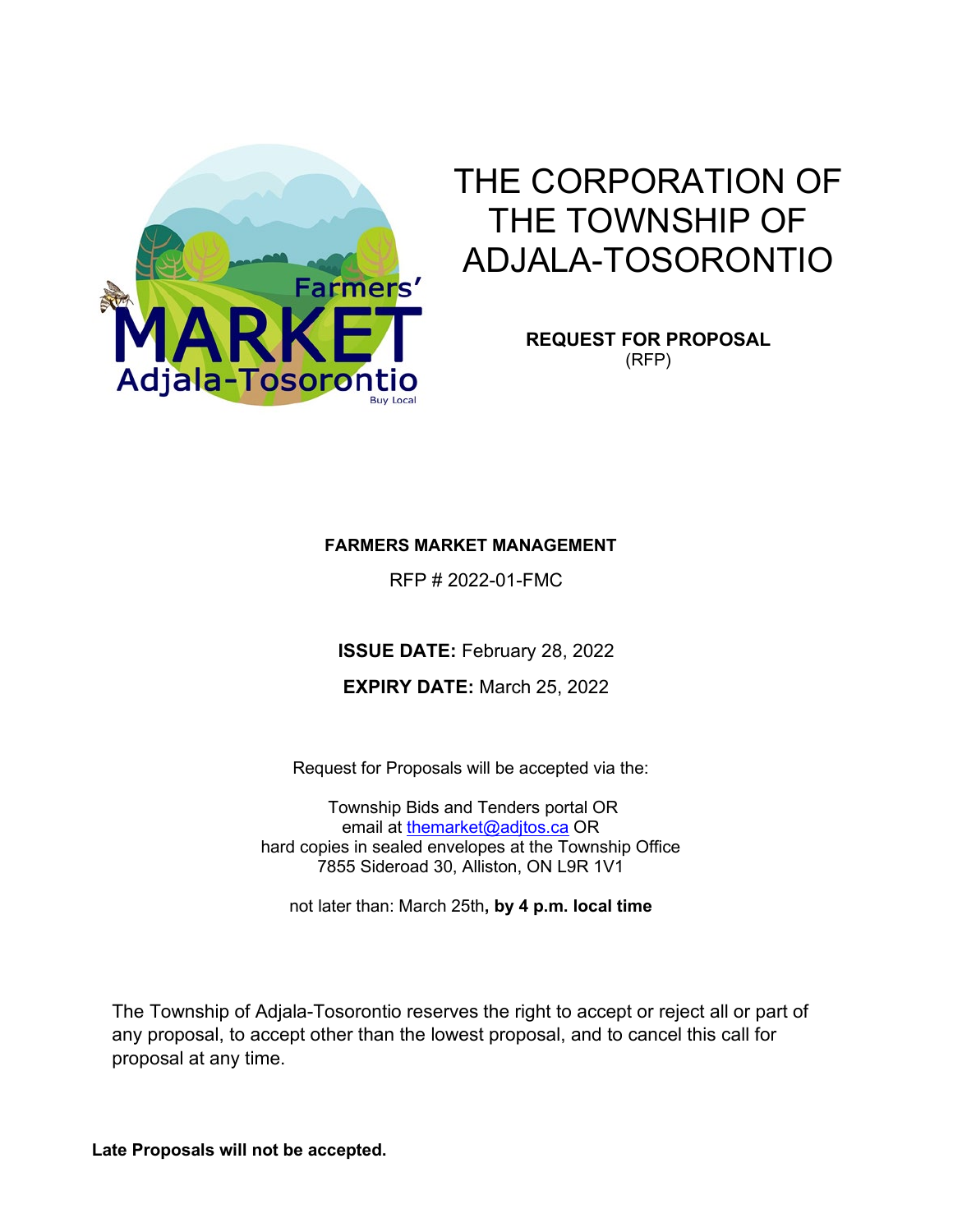# **1. General**

## 1.1 Introduction

The Township of Adjala-Tosorontio (Township) is seeking proposals for a third party to manage a Farmers Market within the Township of Adjala-Tosorontio during the outdoor market season. The qualified Proponent shall be responsible for the full management of the farmers market, including but not limited to planning, marketing, vendor management and market operations for the 2022 season.

# 1.2 Background Information

The Adjala-Tosorontio Farmers' Market Pilot Project was highly successful in the summer of 2020. The original Market ran on Friday afternoons from 3 to 7 in the parking lot of the Adjala-Tosorontio Township Office at 7885 30<sup>th</sup> Sideroad at Hwy 50. We had an average of 15 vendors and 300 customers per Market date. There was live music when allowed and the Fire Department and a local charity also had stalls. We advertised in the local paper and radio, and with road signs. The Market was run by a small group of Council members and resident volunteers, with student volunteers also helping out on Market days. The Market was received with excitement by the community and there was a lot of disappointment exhibited when the excessive Covid regulations shut us down the following year. In 2021, a virtual farmers market was created on the Township website to direct visitors to vendor websites and physical locations.

For 2022, the Township will provide free rental space on Township property for one market day per week during the outdoor market season. The successful proponent will have access to previous members of the Farmers Market Committee for information, as well as all documentation, forms and interested vendor list gathered in 2020-2021.

## **Project Outcomes**

The Township is committed to supporting rural economic development and agriculture within our community.

# **Project Scope**

This project is to engage a third party to manage a Farmers Market within the Township of Adjala-Tosorontio during the outdoor market season.

The scope of work described below represents the general scope of activities required, including but not limited to:

- Market Design and Planning
	- o Market schedule (days, times, etc) and location
	- o Market type (Farmers and Artisan markets only)
- Market Marketing and Advertising
- Vendor Engagement and Management
	- o Vendor outreach, registration and support
- Market Operations Management:
	- o Adherence to all applicable regulations, inspections, and guidelines
	- o Currently licensed, as applicable
	- o Applicable Food Premises/Farmers Market insurance
	- o Maintain professional liability/errors/omissions insurance coverage having a minimum limit of two million dollars per occurrence with the Township listed as an additional insured.
	- $\circ$  Market day operations, including but not limited to: set up, customer service, communications, clean up, etc

Additional proposal conditions: For additional information, please see Appendix A.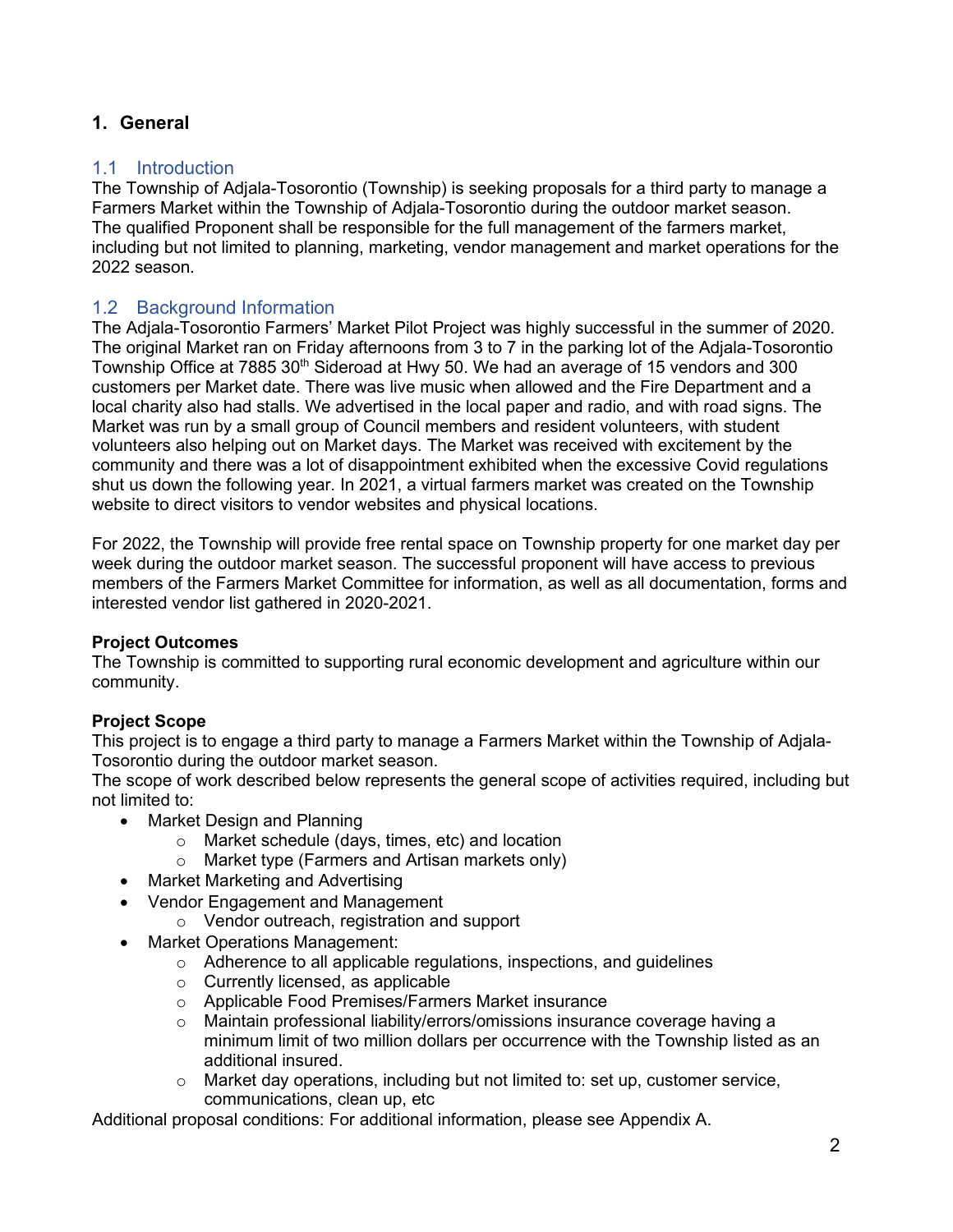# **2 Instructions to Proponents**

#### 2.1 Submissions

Interested proponents are invited to obtain bid documents though the Township Bids and Tenders portal available on our website (https://aditos.bidsandtenders.ca) or on the Farmers Market webpage [https://www.adjtos.ca/en/things-to-do/farmers-market.aspx,](https://www.adjtos.ca/en/things-to-do/farmers-market.aspx)

Proponents may submit their proposals via email, Township Bids and Tenders side or to the Township Office. All bid submissions will be held unopened until after the closing date and time.

Proponents are cautioned that the timing of their submission is based on when the Bid is RECEIVED by the bidding system, email or at the office, not when the Bid is submitted. For the above reasons, it is recommended that sufficient time to complete your Bid Submission and to resolve any issues that may arise.

Proponents should contact Bids and Tenders support listed below, at least twenty-four (24) hours prior to the closing time and date, if they encounter any problems. The Bidding System will send a confirmation email to the Proponent advising that their bid was submitted successfully. If you do not receive a confirmation email, contact Bids and Tenders support at support@bidsandtenders.ca.

Late proposals and facsimile submissions will not be accepted. The proponent is responsible for submitting their tender on/or before the specified closing time. The Township accepts no responsibility for any late or incomplete submissions.

#### 2.2 Inquiries, Amendments and Cancellations

- All inquiries concerning the proposal should be directed in writing (e-mail) to:
	- Township of Adjala-Tosorontio
	- 7855 Sideroad 30 Alliston, ON L9R 1V1 Attn: Farmers Market
		- email: [themarket@adjtos.ca](mailto:themarket@adjtos.ca)

Inquiries shall not be directed to any other Township employees. No clarification requests will be accepted by telephone.

- All clarification documents and addenda shall be communicated to all registered Proponents in the same manner as the RFP was issued.
- The Township reserves the right to cancel this call for proposals at any time and to reissue it for any reason whatsoever, without incurring any liability and no Proponent will have any claim against the Township as a result of the cancellation or reissuing of the call for proposals.

## **3 Proposal Requirements and Evaluation**

#### 3.1 Proposal Evaluation Conditions

- If a contract is to be awarded as a result of this call for proposals, it will be awarded to the Proponent whose proposal, in the Township's opinion, provides the best potential value to the Township based on the evaluation of the proposal and is capable in all respects to perform the project fully. The Township reserves the exclusive right to determine the qualitative aspects of all proposals relative to the evaluation criteria.
- All proposals submitted to the Township become the property of the Township, and as such,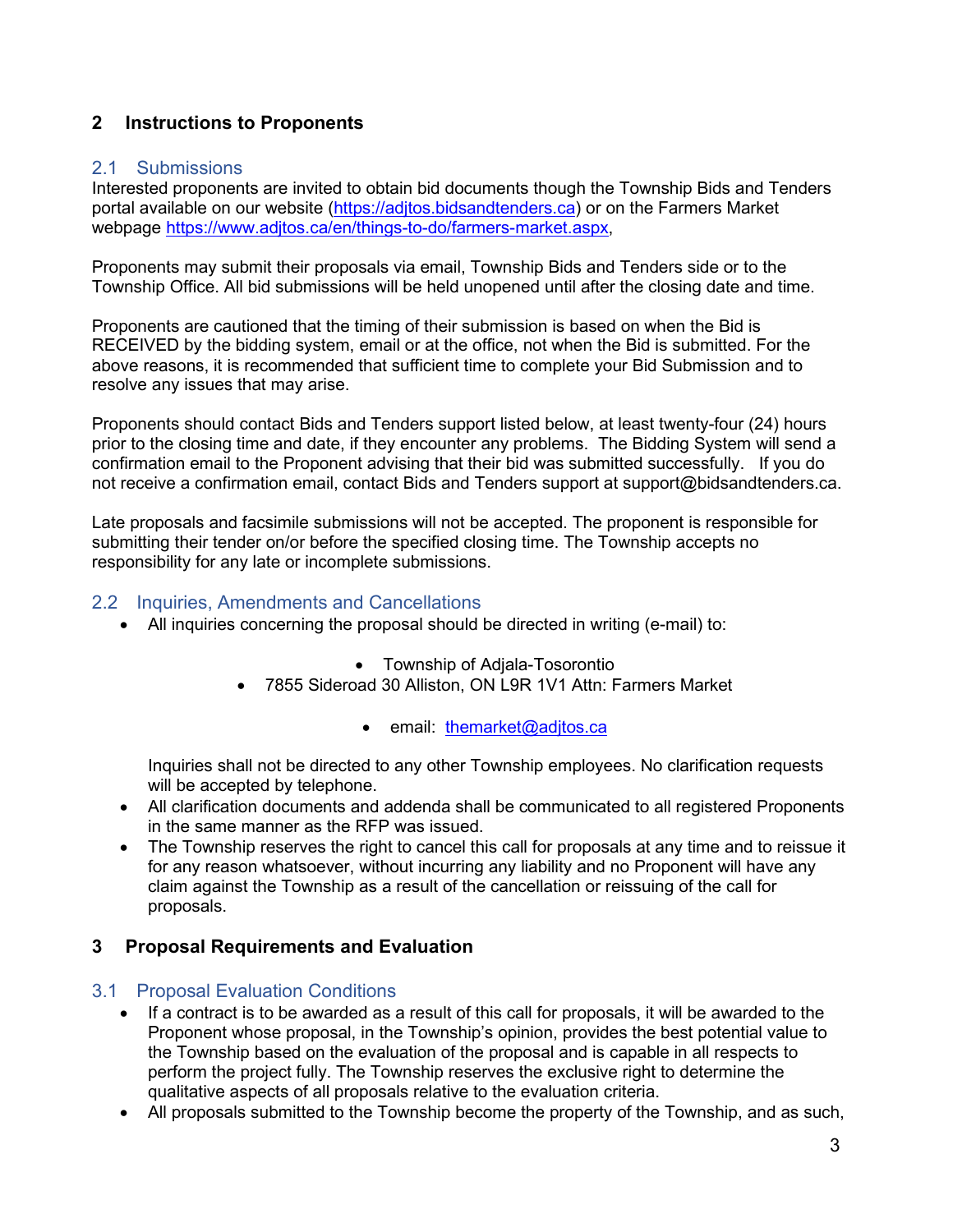are subject to the Municipal Freedom of Information and Protection Privacy Act.

• The Proposal, accompanying documentation, and any project reports, drawings, etcetera, submitted by the Proponent become the property of the Township and will not be returned.

## 3.2 Required Information and Evaluation Criteria

The Proposal shall include information required to rate the proposal as follows:

- **Profile of Proposed Operator** A brief narrative describing the Proponent's organization/personal background and experience and the overall approach to the Farmers Market project. This is the Proponent's opportunity to present their market and/or outdoor retail experience as well as to show an understanding of the local market. It is also an opportunity to present innovative ideas or approaches to the project.
- **Market plans** Include information about your vision for the market, as well as details about the following scope items:
	- $\circ$  Market Design and Planning (including market schedule, location and type)
	- o Market Marketing and Advertising (including marketing plan)
	- o Vendor Engagement and Management (including plans for vendor outreach, connection to local farming network, etc)
	- o Market Operations Management (including ability to meet all scope requirements, and expectations for Township support).
- **Interview** Proponents will be asked to do a 60 minute interview with the evaluation team including a presentation of the market plan and question/answer period.

No other documentation included in the package will be considered unless it is requested by the Township in an addendum. The Bid must not be qualified by any statement added to the Tender form or a covering letter, or alterations to the Tender forms (unless requested by the Township).

Ratings will be held confidential, and no details will be released to any of the Proponents.

The evaluation of the proposals will be based on the criteria presented below:

| <b>Rating Factors</b>           | <b>Weight Factor</b> |
|---------------------------------|----------------------|
| 1. Profile of Proposed Operator | 30                   |
| Market Plans                    | 50                   |
| Interview                       |                      |
| <b>Maximum Total Points:</b>    | 100                  |

## **4 Proposed Schedule**

The following schedule is anticipated:

- Issuance of RFP February 28, 2022
- Deadline for submission of Proposal March 25, 2022
- Design Presentations and Interviews week of March 28, 2022
- Contract Award and Notifications no later than April 8, 2022

## **5 Evaluation Committee**

The Township reserves the right to change members up to and including the end of the evaluation period.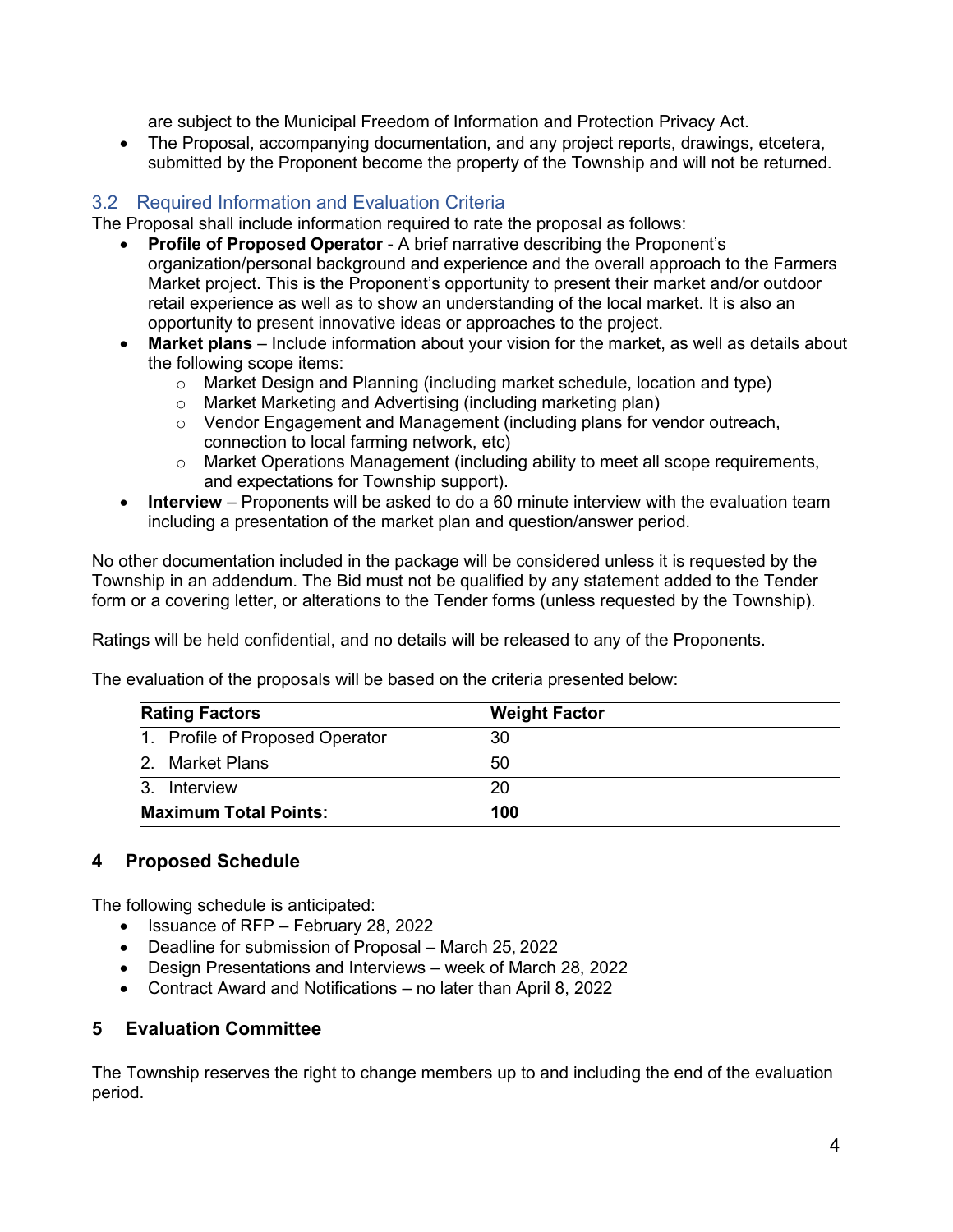# **RFP and General Conditions**

#### 5.1 Procurement Policy

- Proposals will be requested, received, evaluated, accepted, and processed in accordance with the Township's Procurement Policy. By submitting a response to this RFP, the Proponent agrees to be bound by the terms and conditions of such By-law and any amendments from time to time, as fully as if they were incorporated herein.
- This RFP process shall be governed by and construed in accordance with the laws of the Province of Ontario.
- The Township will not make any payments for the preparation of a response to this call for proposals. All costs for the proposal will be borne by theProponent.

#### 5.2 Examination of Documents

- Each Proponent must satisfy themselves by their own study of the RFP documents, by calculations, and where required, by personal inspection of the individual sites respecting the conditions existing or likely to exist in connection with the execution of the proposal, as to the practicability of completing the work successfully for the proposed price and within the proposed schedule.
- There will be no consideration of any claim, after submission of proposals, based upon a misunderstanding with respect to the conditions imposed by this Request for Proposal.

## 5.3 Errors and Omissions

- It is understood, acknowledged, and agreed that while this Request for Proposal includes specific requirements and Scope of Works, and while the Township has used considerable efforts to ensure an accurate representation of information in this RFP, the information is not represented, warranted or guaranteed by the Township to be accurate or complete, nor necessarily comprehensive or exhaustive. Nothing in the RFP is intended to relieve the Proponents from conducting their own searches, inquiries and investigations and forming their own opinions and conclusions with respect to the matters addressed in the RFP.
- There will be no consideration of any claim, after submission of Proposals based upon a misunderstanding with respect to the conditions imposed by the RFP or the Contract.
- Submission of a proposal constitutes acknowledgement that the Proponent has read and agrees to be bound by all the terms and conditions of this Request for Proposal (RFP).

## 5.4 Proposal Examination and Clarification

- At the close of the RFP all Proposals will be examined by the Township to confirm that they are compliant and otherwise complete. Proposals that are determined to be compliant and otherwise complete will then be submitted to the evaluation team.
- At its sole discretion, the Township may seek clarification of any aspect of any Proposal received. The purpose of such clarification may be to enable the Township to determine whether the Proposal complies with the RFP requirements.
- The right of clarification is within the sole, complete, and unfettered discretion of the Township and is for its exclusive benefit and may or may not be exercised by the Township at any time and in respect to any or all Proposals.
- The right to clarify shall not impose upon the Township a requirement to clarify with the Proponent any part of a Proposal, and where in the opinion of the Township the Proposal is ambiguous, incomplete, deficient, or otherwise not acceptable in any aspect, the Township may reject a Proposal either before or after seeking a clarification.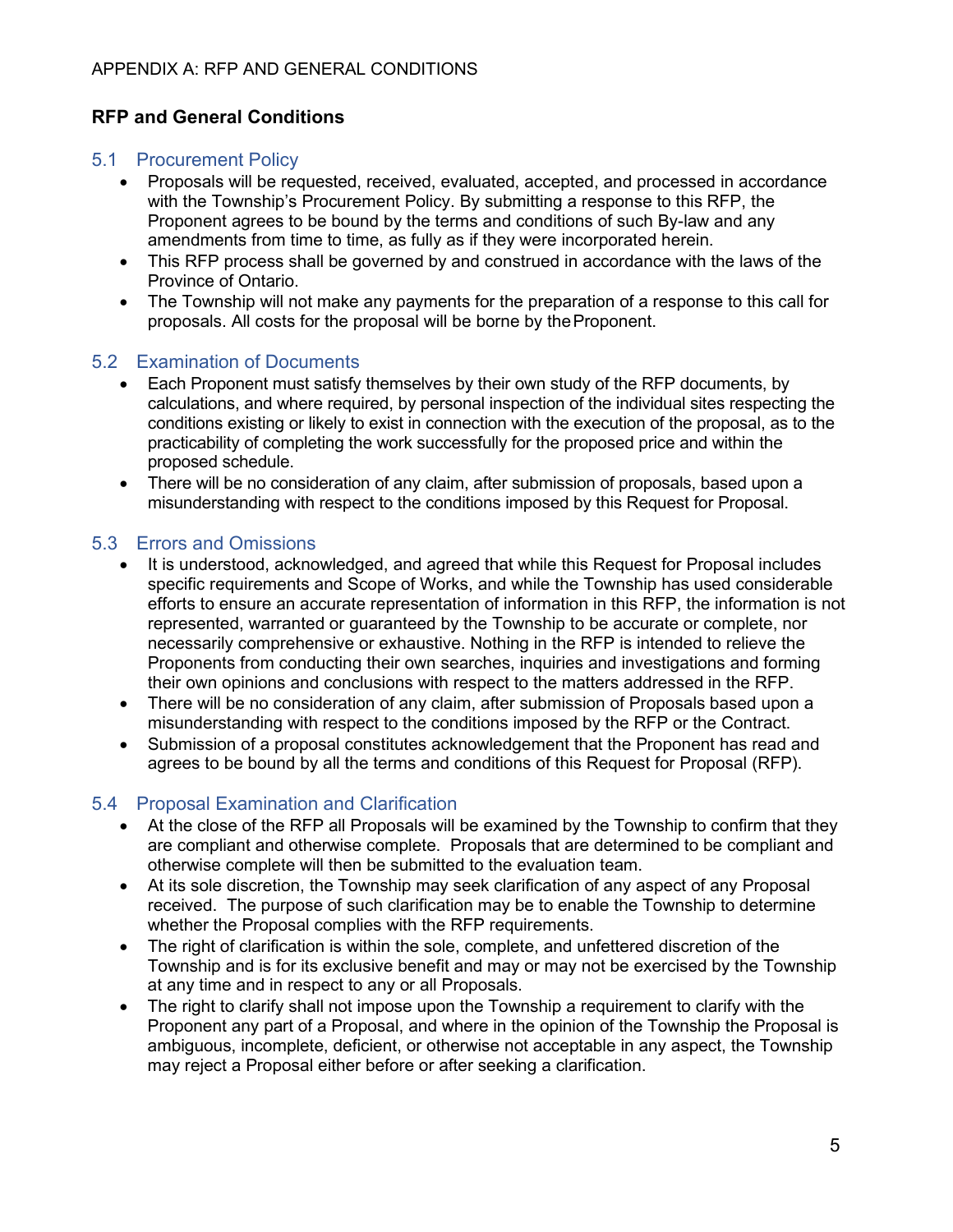## 5.5 Indemnification of RFP Process

- The Proponent waives and releases the Township, and its officers, employees and agents from and against any and all claims, actions, suits, proceedings or demands, however arising, whether in Contract (including fundamental breach or breach of a fundamental term), tort (including negligence) or otherwise, for loss of profits, overhead expenses, liabilities, costs, expenses or other losses or damages of any kind, direct or indirect, arising out of or resulting from the acceptance or non-acceptance by the Township of any Proposal, any delay in the acceptance of a Proposal, or any other matters connected to this RFP or any subsequent negotiation process.
- The Proponent shall indemnify and save harmless the Township from and against all claims, actions, losses, expenses, costs or damages by which the Township may suffer as a result of negligence by the Proponent or its employees or agents, in the performance or rendering or the failure to perform or render, or the failure to exercise reasonable care, skill or diligence in the performance of any services rendered.

## 5.6 Proponent Insurance Requirements

The successful Proponent shall be currently licensed and will have applicable market insurance, as well as professional liability/errors/omissions insurance coverage having a minimum limit of two million dollars per occurrence with the Township as an additional insured.

## 5.7 Conflict of Interest

In its proposal, the Proponent must disclose any potential conflict of interest that might compromise the performance of their work. The Proponent must also disclose whether it is aware of any Township employee or member of Council who may have a financial interest in the Proponent. If such an interest exists or arises during the evaluation process or after award of contract, the Township may, at its discretion, refuse to award the contract, or take such steps as are necessary to remove the conflict of interest concerned.

## 5.8 Governmental Requirements

In the preparation of its Bid, and in the performance of any Contract that results from this RFP, and in every activity in connection therewith, proponents shall comply fully with all applicable laws, ordinances, rules and regulations and guidelines whether Federal, Provincial or Municipal and all applicable County of Simcoe policies.

All work performed under any Contract that results from this RFP must be carried out in accordance with the terms and conditions of the Occupational Health and Safety Act, and all regulations thereunder as amended.

The Successful Proponent shall comply with the requirements of the Workplace Hazardous Materials Information System (WHMIS) regarding the use, handling, storage and disposal of hazardous materials; and regarding the labelling and the provision of Material Safety Data (MSD).